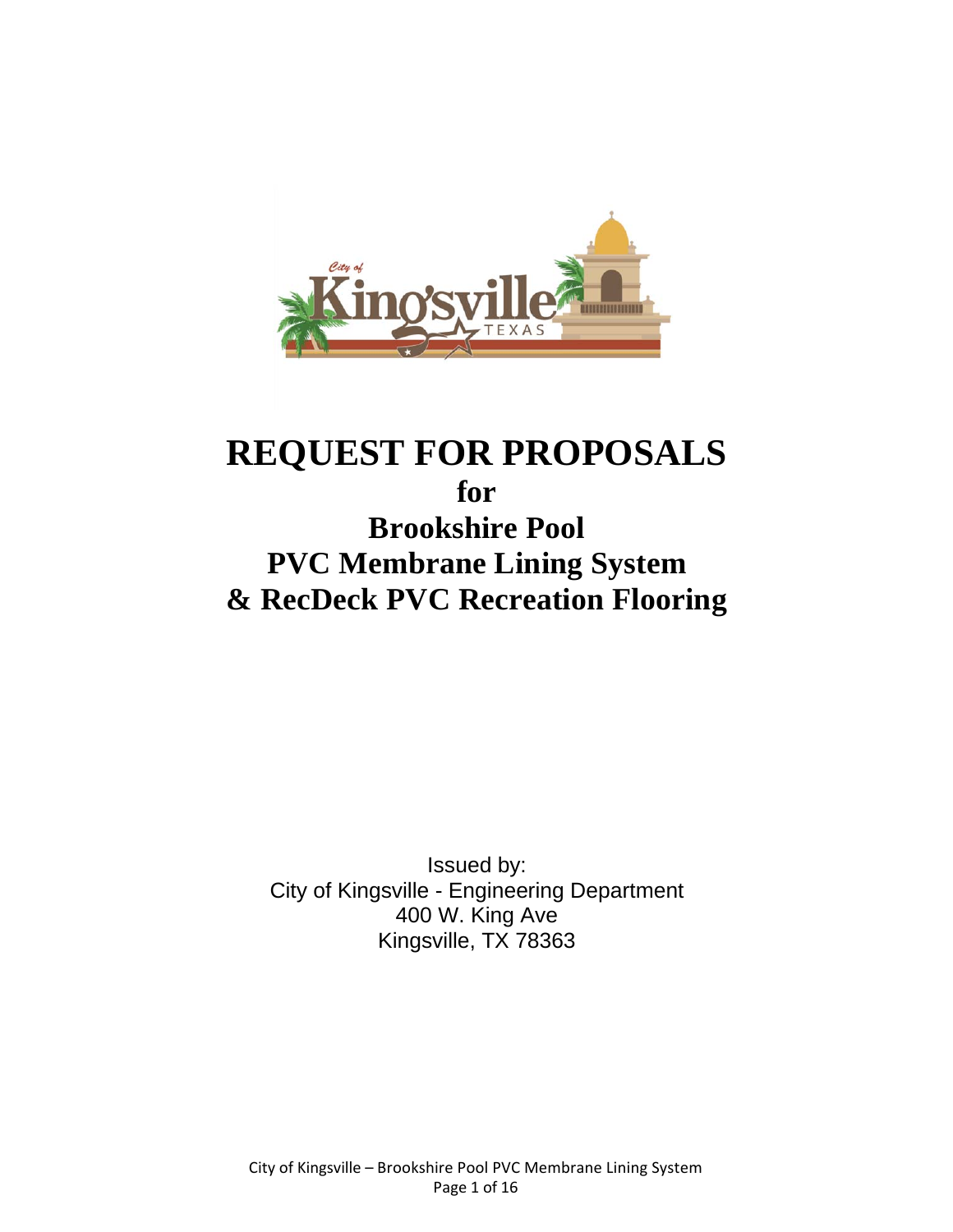Sealed Request for Proposals (RFP) addressed to Mr. David Mason, Director of Purchasing and Technology, City of Kingsville will be received on **Tuesday, January 10, 2017** until **1:30 p.m.**, at the City of Kingsville City Hall (2nd Floor) located at 400 W. King Avenue, Kingsville, TX. RFP's must be in the City of Kingsville's possession on or before the aforementioned date and time (no late submissions will be accepted).

# **BROOKSHIRE POOL LINING SYSTEM & RecDeck PVC RECREATION FLOORING**

RFP's received past the aforementioned deadline will not be considered. The City will evaluate RFP's and make a selection based on the firm's technical ability, experience, and ability to perform the work. The City will not provide compensation or defray any costs incurred by any firm related to the response to this request. The City reserves the right to negotiate with any and all persons or companies. The City also reserves the right to reject any or all RFP's, or to accept any deemed most advantageous, or to waive any irregularities or informalities in the RFP's received, and to revise the process schedule as circumstances arise.

A non-mandatory Pre-Submittal Conference will be held **Tuesday, January 3, 2017** at **3:30 p.m.** at the Kingsville City Hall (400 W. King Avenue) in the  $1<sup>st</sup>$  Floor Community Room. All prospective respondents are encouraged to attend.

Submittals must be clearly marked: **RFP 17-08 Brookshire Pool Lining System & RecDeck PVC Recreation Flooring** 

Submitted to: David Mason Director of Purchasing City of Kingsville 400 W. King Avenue Kingsville, TX 78363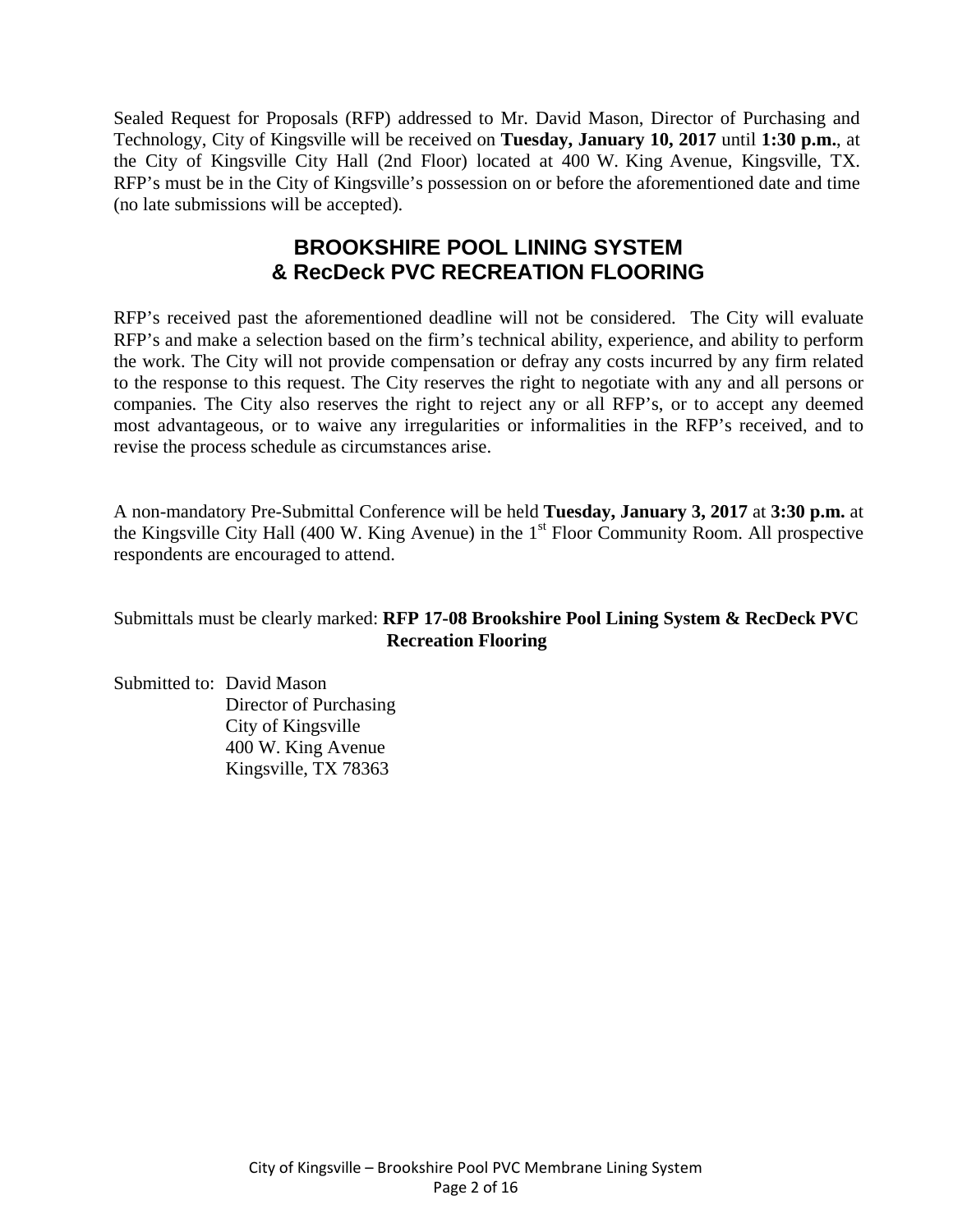### **CITY OF KINGSVILLE INSTRUCTIONS TO RESPONDENTS**

#### **I. DEVIATION FROM SPECIFICATION/ REQUIREMENTS**

Please read the requirements thoroughly and be sure that your response complies with all requirements/specifications noted. Any variation from the solicitation requirements/specifications must be clearly indicated by letter, on a point-by-point basis, attached to and made a part of the RFP. If no exceptions are noted, and you are the successful respondent, the City of Kingsville will require that the service(s) be provided as specified.

#### **II. PURPOSE**

The purpose of these specifications/requirements and RFP documents are to award a Service Agreement for:

#### **SWIMMING POOL LINING SYSTEM & RecDeck PVC RECREATION FLOORING**

#### **III. INTENT**

The services to be provided under the RFP/Proposals shall be in accordance with and shall meet all specifications and/or requirements as shown in this solicitation for Request for Proposals (RFP). There is no intention to disqualify any respondent who can meet the requirements.

#### **IV. SUBMITTAL OF RFP**

RFP shall be submitted in a sealed envelope as referenced on the attached solicitation. One (1) signed original marked **"ORIGINAL", three (3)** complete sets marked **"COPY 1", "COPY 2", etc**. RFP **WILL** be accepted in person or by United States Mail. RFP **WILL NOT** be accepted via oral communication, telephone, electronic mail, telegraphic transmission, or facsimile transmission. RFP may be withdrawn prior to the above scheduled time set for closing. Alterations made before RFP closing must be initiated by respondents guaranteeing authenticity. Submittal of a response to this RFP constitutes an offer by the respondent. Once submitted, the RFP becomes the property of the City of Kingsville and as such the City reserves the right to use any ideas contained in any response regardless of whether that respondent/firm is selected. Submission of a proposal in response to this solicitation, by any respondent, shall indicate that the respondent(s) has accepted the conditions contained in the RFP, unless clearly and specifically noted in the RFP submitted and confirmed in the contract between the City and the successful respondent. RFP which do not comply with these requirements may be rejected at the option of the City. RFP must be filed with the City of Kingsville before the deadline day and hour. No late RFP will be accepted. They will be returned to respondent unopened (if properly identified). Failure to meet RFP requirements may be grounds for disqualifying a proposal.

| Address Delivery: | David Mason             |
|-------------------|-------------------------|
|                   | Director of Purchasing  |
|                   | City of Kingsville      |
|                   | 400 W. King Ave.        |
|                   | Kingsville, Texas 78363 |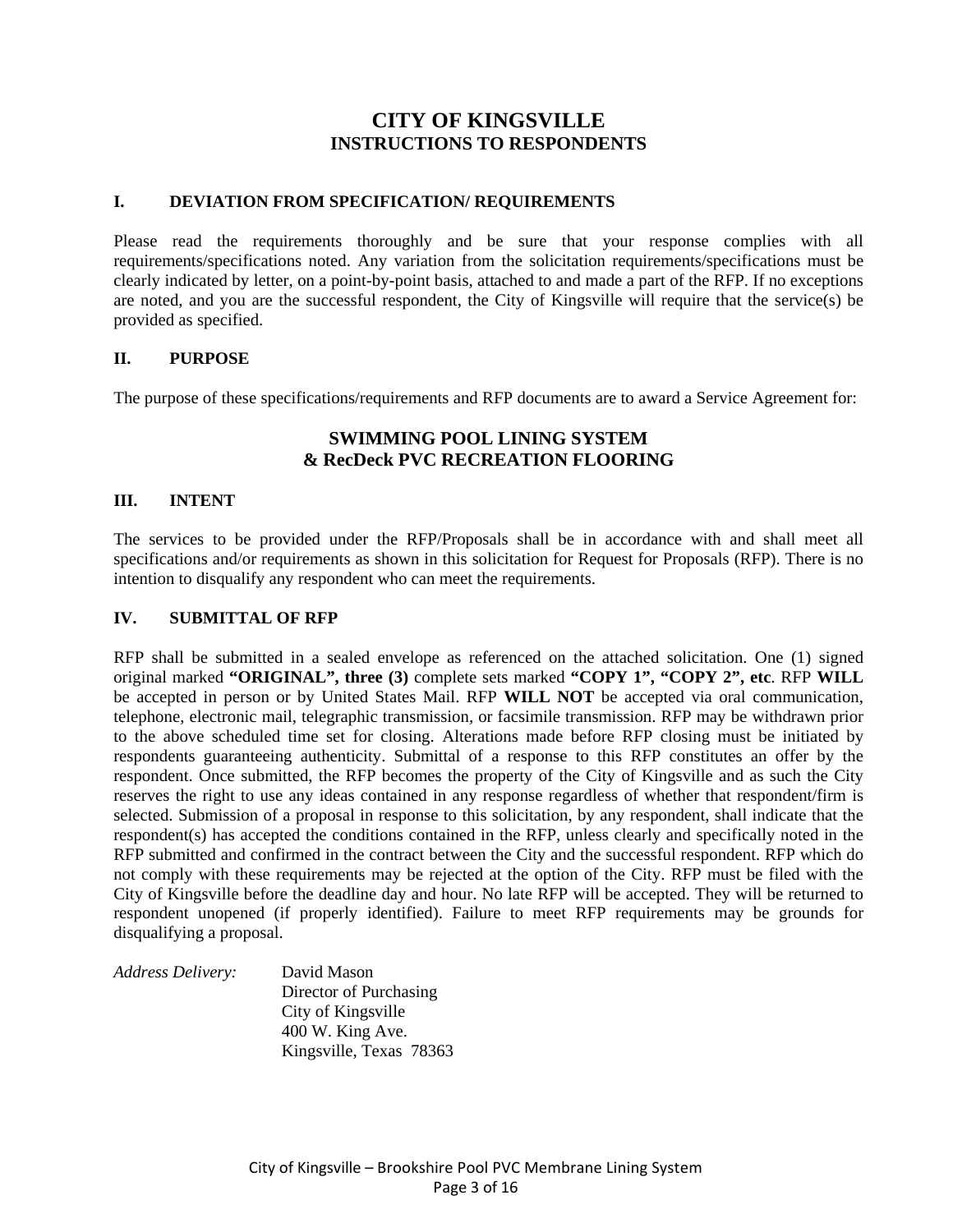#### **V. ASSIGNMENT**

Respondents are advised that the City of Kingsville shall not allow the successful respondent to sell, assign, transfer, or convey any part of any contract resulting from this RFP in whole or in part, to a third party without the written approval of the Director of Purchasing and Technology of the City of Kingsville.

#### **VI. PREPARATION OF RFP**

Responses **MUST** give full firm name and address of respondent, and be manually signed. Failure to do so will disqualify your submittal. The person signing the response must show title or **AUTHORITY TO BIND FIRM IN A CONTRACT**. Firm name and authorized signature must appear on each page that calls for this information. The legal status of the Respondent/Bidder whether corporation, partnership, or individual, shall also be stated in the submittal. A corporation shall execute the submittal by its duly authorized officers in accordance with its corporate by-laws and shall also list the state in which it is incorporated. A partnership Respondent/Bidder shall give full names and business addresses of all partners. All partners shall execute the submittal. Partnership and Individual Respondent/Bidder shall state in the submittal the names and addresses of all persons with a vested interest therein. The place of residence of each respondent/ bidder, or the office address in the case of a firm or company, with county and state and telephone number, shall be given after the signature. Any costs associated with assembling this submittal will be at the sole expense of the respondent.

#### **VII. TIME ALLOWED FOR ACTION TAKEN**

The City of Kingsville may hold RFP responses 120 days after submittal deadline without taking action. Respondents are required to hold their proposals firm for same period of time.

#### **VIII. RIGHT TO REJECT/ AWARD**

The City of Kingsville reserves the right to reject any or all RFPs, to waive any or all formalities or technicalities, and to make such awards of contract as may be deemed to be the best value and most advantageous to the City of Kingsville.

#### **IX. AWARD**

Award shall be made to the respondent whose proposal, in the opinion of the City of Kingsville, is the most advantageous to the City and can provide the best service and value for the City.

#### **X. ALTERATIONS/AMENDMENTS TO RFP**

Request for Proposals CANNOT be altered or amended after the opening deadline. Alterations made before opening time must be initialed by respondent guaranteeing authenticity. No RFP may be withdrawn after opening time without reasonable exception in writing and only after approval by the City of Kingsville.

#### **XI. LIST OF EXCEPTIONS**

The respondent shall attach to the RFP a list of any exceptions to the specifications/requirements, on a pointby-point basis.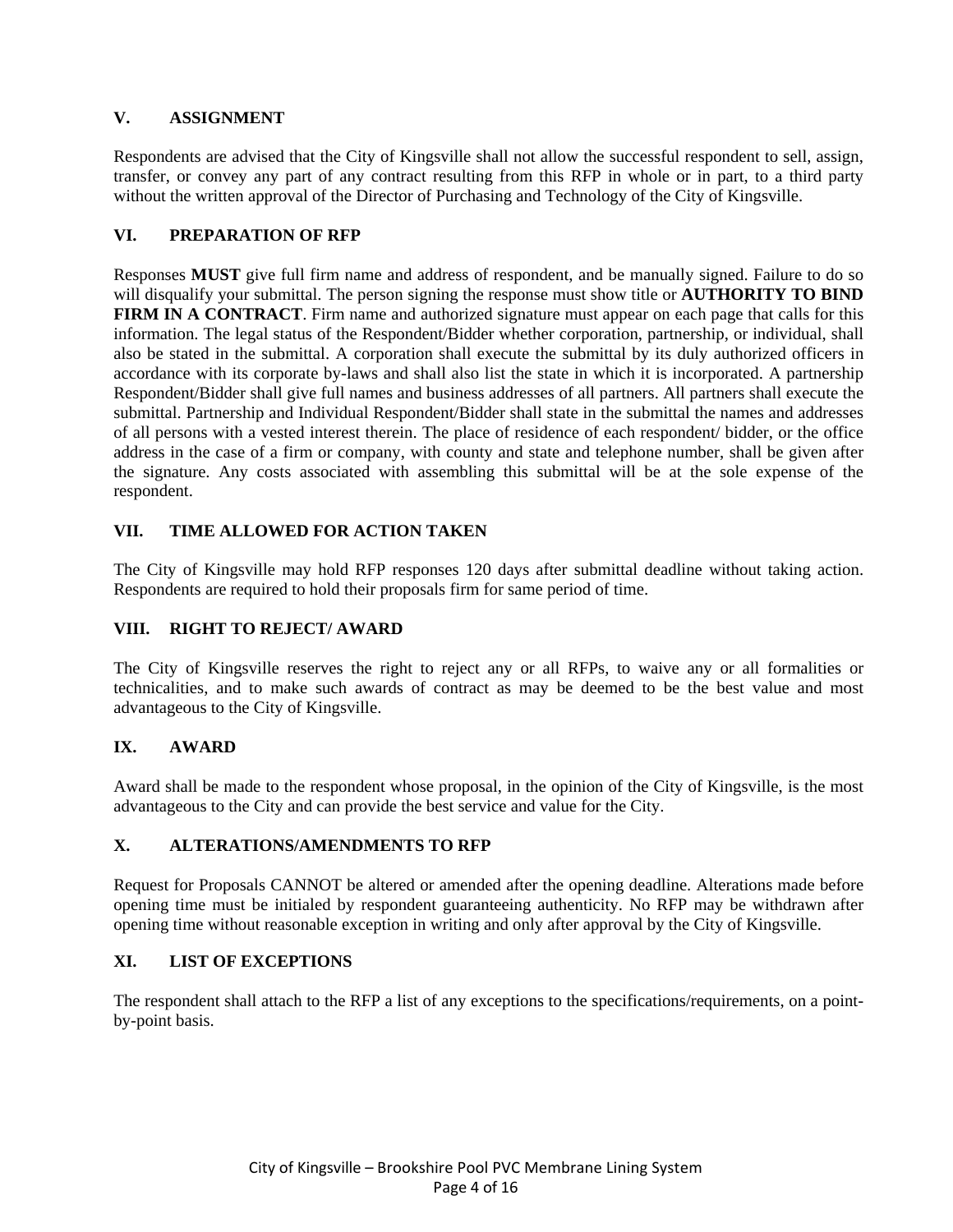#### **XII. INTERPRETATIONS**

Any questions concerning the requirements or scope of work with regards to this solicitation for Request for Proposals shall be directed to the designated individuals as outlined in the RFP. Such interpretations, which may affect the eventual outcome of this solicitation for Request for Proposals, shall be furnished in writing to all prospective respondents via Addendum. No interpretation shall be considered binding unless provided in writing by the City of Kingsville in accordance with paragraph entitled **"Addenda and Modifications"**.

#### **XIII. SYNONYM**

Where in this proposal, RFP for SERVICES is used; its meaning shall refer to:

#### **BROOKSHIRE POOL LINING SYSTEM & RecDeck PVC RECREATION FLOORING RFP# 17-08**

#### **A. Background**

The City of Kingsville, Texas serves a population of approximately 26,312, including many young families and residents with active life styles. The City has a great desire to provide quality parks and recreation programs to its residents.

Additionally, the City's Parks and Recreation Department strives to achieve the following goals:

- Provide a diverse and evenly distributed blend of parks, recreation, and open space areas to accommodate the current and future needs of Kingsville residents.
- Encourage the conservation of natural resources through the acquisition of parks and recreation areas, preservation of open space, and environmentally sensitive planning.
- Encourage and promote a variety of recreational opportunities including cultural activities, community activities and special events to enhance recreation and education opportunities for residents and tourists.

In line with the above-listed goals, the City seeks installation of a PVC membrane swimming pool lining system at the City's Brookshire Park #2 Pool.

#### **B. Specifications**

#### **PART 1 GENERAL**

#### **1.1**

The following base bid is for a US manufactured, 60 mil thick 81" wide, reinforced textured PVC Pool renovation membrane. The specified product system consists of a 60 mil thick membrane with enhancements designed for maximal product durability and ease of maintenance over time as listed below; a sealed encapsulated machine edge, a wick proof polyester scrim reinforcement, including special additives designed to provide maximal UV and chlorine fade resistance, and with a factory applied acrylic anti-soiling stain guard topcoat. This specification is presented to establish a minimum level of material quality and to define the installation technique, material quality and experience levels required to perform the required work and is not designed to restrict in any way equal competitive bids. It is assumed that all products bid will be in literal compliance with the product and installation specifications provided herein. It is the purchasing department's intention to consider any other alternate systems including materials; manufactured in other countries, of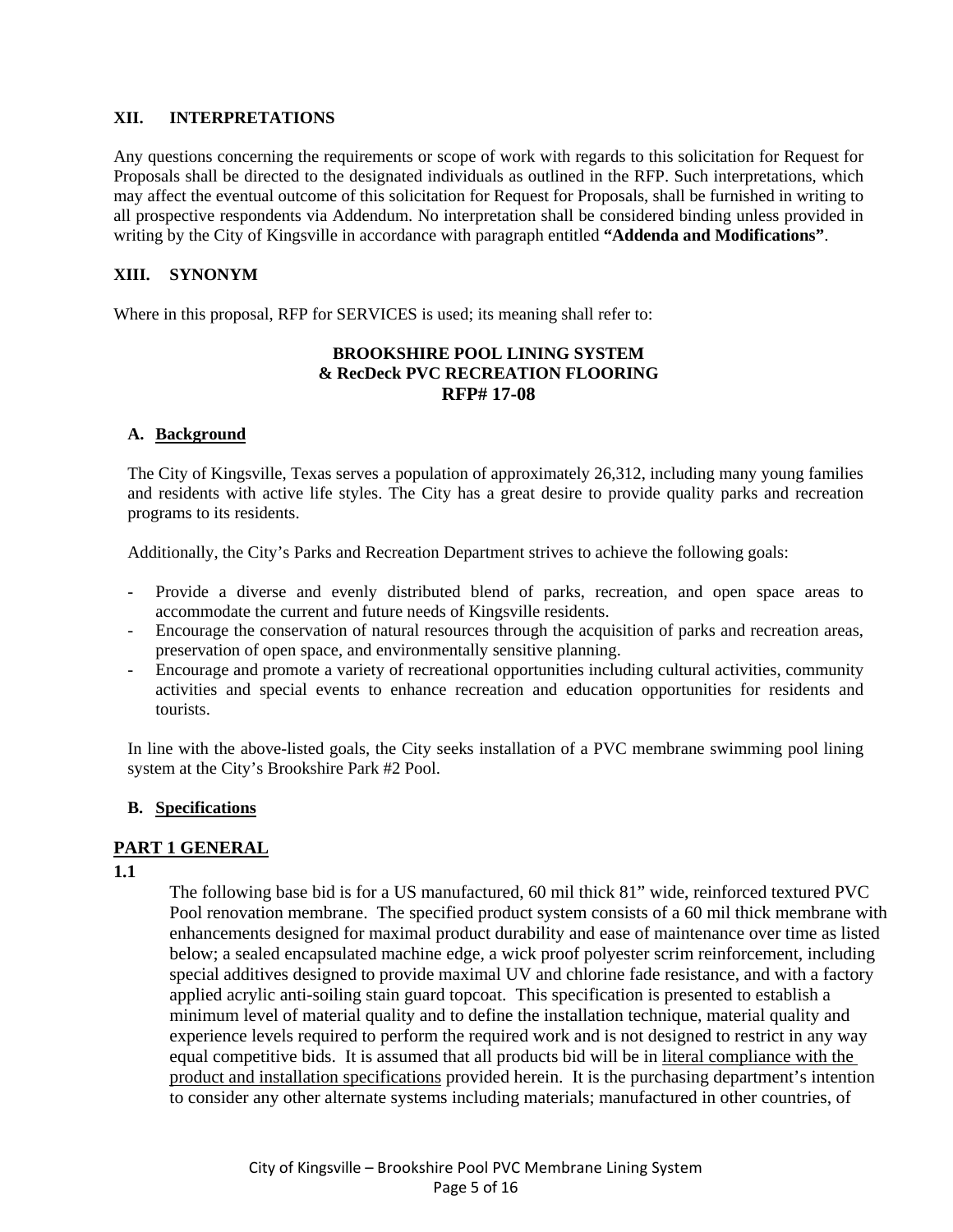narrower manufacture, made without stain guard coatings, made without wick proof scrims, and manufactured employing standard dyes and materials w/o special UV and Chlorine fade resistance, proven in renovating commercial pool facilities only on a deductive alternate basis. Bidders are required to bid the specified system as their base bid and to provide alternate material systems as a deductive alternate to the base bid.

#### **1.1A**

#### **See attachment for RecDeck PVC Recreation Flooring Product Data, Features and Application Information.**

**1.2**

The individual components and installation criteria described below consists of a complete polyester scrim reinforced PVC membrane lining to be installed in accordance with these specifications and drawings. Material rolls of reinforced PVC membrane shall be custom fit and fuse welded together using Leister hot air hand welders and machine welders (or approved equal). Termination of the PVC system shall occur as shown on the project drawings. Upon completion, the pool lining system shall provide a waterproof lining of the existing pool over the poly felt complete with all necessary hardware, fittings, attachments, flanges, gaskets and all appropriate pool markings as required by applicable state pool codes. All existing pool markings inside the liner zone shall be replaced with full markings in accordance with state code.

**1.3**

*NOTE: PRIOR APPROVAL OF A SPECIFIC PVC MATERIAL DOES NOT ALLOW THE INSTALLING CONTRACTOR TO DEVIATE IN ANY MANNER FROM THE SPECIFIED INSTALLATION METHODS AS OUTLINED IN THESE SPECIFICATIONS NOR DOES IT CONSTITUTE ACCEPTANCE OF ANY DEVIATION FROM THIS LEVEL OF QUALITY, OR WARRANTY REQUIREMENTS*.

#### **1.02 SUBMITTALS**

A.) Shop Drawings: Show fabrication and connection details for all connections to existing pool structure.

B.) Provide standard catalogue sheets and installation instructions for each item specified. C.) Provide 2' x 2' samples of PVC Membrane for chemical and UV testing purposes if required, 10.5 oz felt, PVC coated Stainless Steel, countersunk fastener to be employed at flanges, and marking samples and a 1'x 1' sample of the adhesive attaching the PVC to the Felt under layer. Also supply 4 - 2" x 2" PVC to felt samples for water testing of adhesive bond. Adhesive must hold felt to PVC to felt after a 24 hour water immersion test.

D.) Provide written documentation of project foreman certification.

E.) Contract Closeout Submittals:

1) Provide Care & Maintenance Guide.

 2) Provide copy of the supplier's 10-year PVC material warranty. Warranty should completely cover the material against leakage, delaminating, bubbling, pitting, shearing, tearing, cracking or crazing or any material workmanship or defects. The warranty must include the above plus include a 10-year weld warranty on all PVC welding including targets, racing lanes and markings. In the event of failure of the lining system the bidder shall repair or replace the damaged section.

#### **1.03 QUALITY ASSURANCE**

 A.) Pool material supplier and the actual pool membrane manufacturer shall have both been engaged in the manufacture of PVC membranes for use in Swimming Pools for a minimum of Ten Years. Manufacturer shall employ only 100% virgin vinyl throughout the manufacturing process. All PVC membrane components shall be from the same manufacturer to assure compatibility of components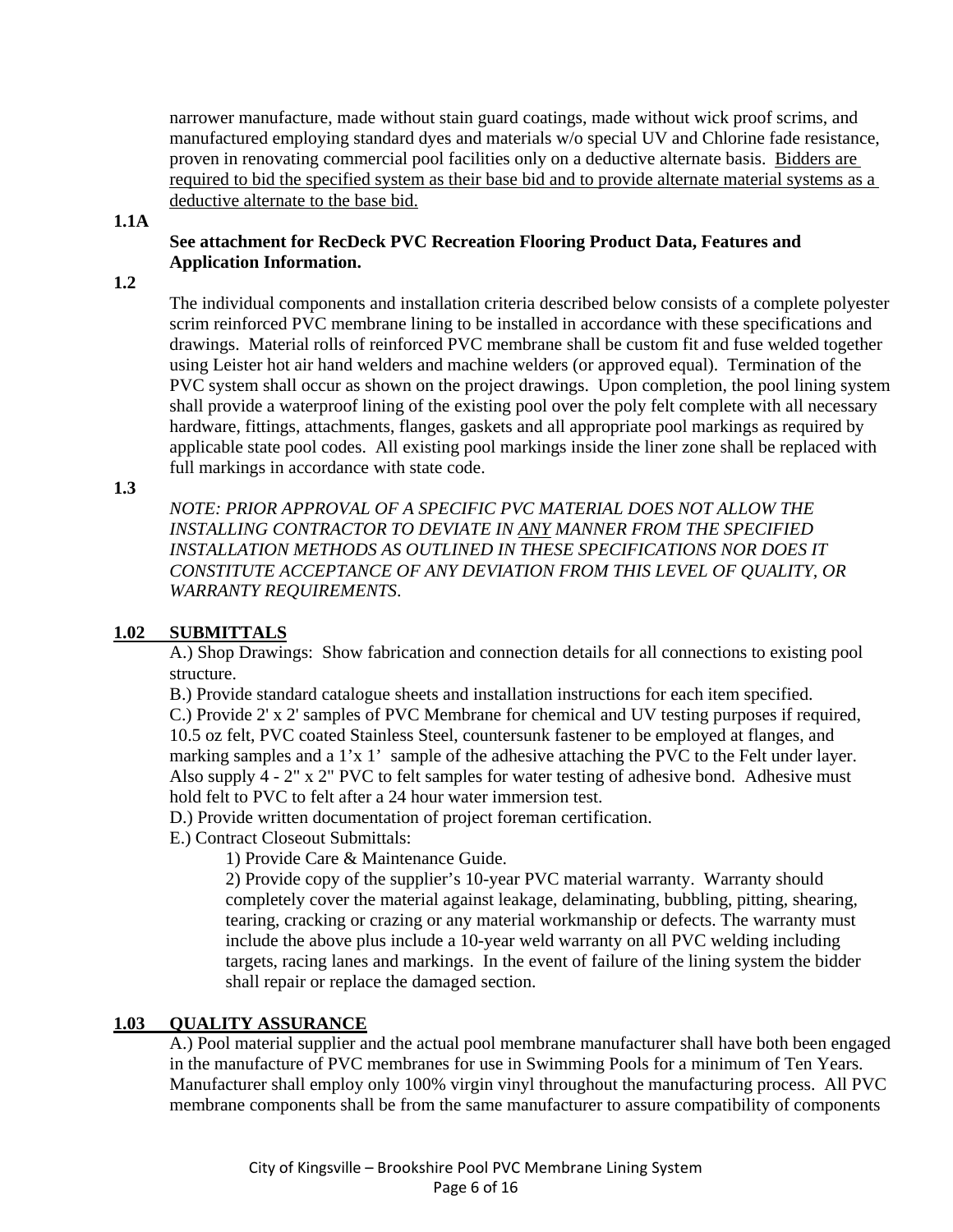and weld ability over time. Products manufactured using recycled materials shall not be allowed. B.) Contractor must demonstrate a minimum of 10 pools of similar size installed by its staffutilizing site built PVC reinforced PVC membrane materials.

 C.) The foreman provided by the installer shall be certified competent in installing PVC membrane materials by the membrane supplier and shall have a minimum of two years in experience welding PVC membranes for pool applications.

D.) Pre-award material chlorine testing. A 2' x 2' sample of the actual material to be employed on the subject project shall be provided for the purpose of testing prior to project award. Sample shall be subjected to a 24-hour chemical resistance test simulating extreme exposure to 100% powdered tri-chlor chlorine. A small 3" x 3" sample of all products submitted in accordance with these bid instructions shall be placed in a shallow plastic container with water and a ½ teaspoon of 100% trichlor in powder form shall be applied to the surface of each material and left undisturbed for a period of 48 hours. Fading, material condition and durability of the samples shall be evaluated by the owner and shall be used in final evaluations. A sample of actual materials employed on the project may also be tested to confirm the material quality of products actually employed. E.) Bidders shall initial each item, and execute and return with the bid, the enclosed PVC liner bidder certification and representation sheet. Failure to include this sheet properly executed shall invalidate the bid.

#### **1.04 DELIVERY, STORAGE AND HANDLING**

All materials required for the completion of this project shall be delivered to the project site in a manner designed to prevent damage. No hooks or forks shall be used for unloading. The contractor shall perform unloading of all materials. Materials shall be stored in a flat, dry area in a manner that will not damage them. All materials provided are to be new and in unopened packaging.

#### **1.05 PROJECT SITE CONDITIONS**

The contractor (to a level in accordance with the supplier's requirements) shall prepare project site. All burrs and rough edges shall be ground smooth or covered, pits and voids shall be filled with a vinyl or epoxy concrete patch compound. All working cracks, expansion joints or voids shall be isolated from the 10.5 oz poly felt layer above by the installation of rigid stainless steel or plastic strips. All oil and tar must be removed from the pool or covered with appropriate isolation materials.

#### **1.06 WARRANTY**

The flexible PVC membrane and PVC recreation flooring system shall be warranted by the supplier for workmanship, materials, and shall be specifically warranted to not delaminate, pit, crack, require additional sealing, tear, or become structurally unsuitable for it's intended purpose for a period of 10 (ten) years. Additionally, the contractor shall warrant against delaminating at all heat welds at seams and racing lanes for a period of 10 (ten) years. In the event the material should become unusable during this period, the manufacturer and installer agree to repair or replace the defective sections. All other products such as fasteners, caulk, fittings, etc... shall carry a one (1) year warranty.

#### **PART II PRODUCTS**

#### **2.01 MANUFACTURERS**

The material manufacturer shall have been engaged in the formulation and manufacture of reinforced PVC membranes for use in commercial pools for greater than 10 years.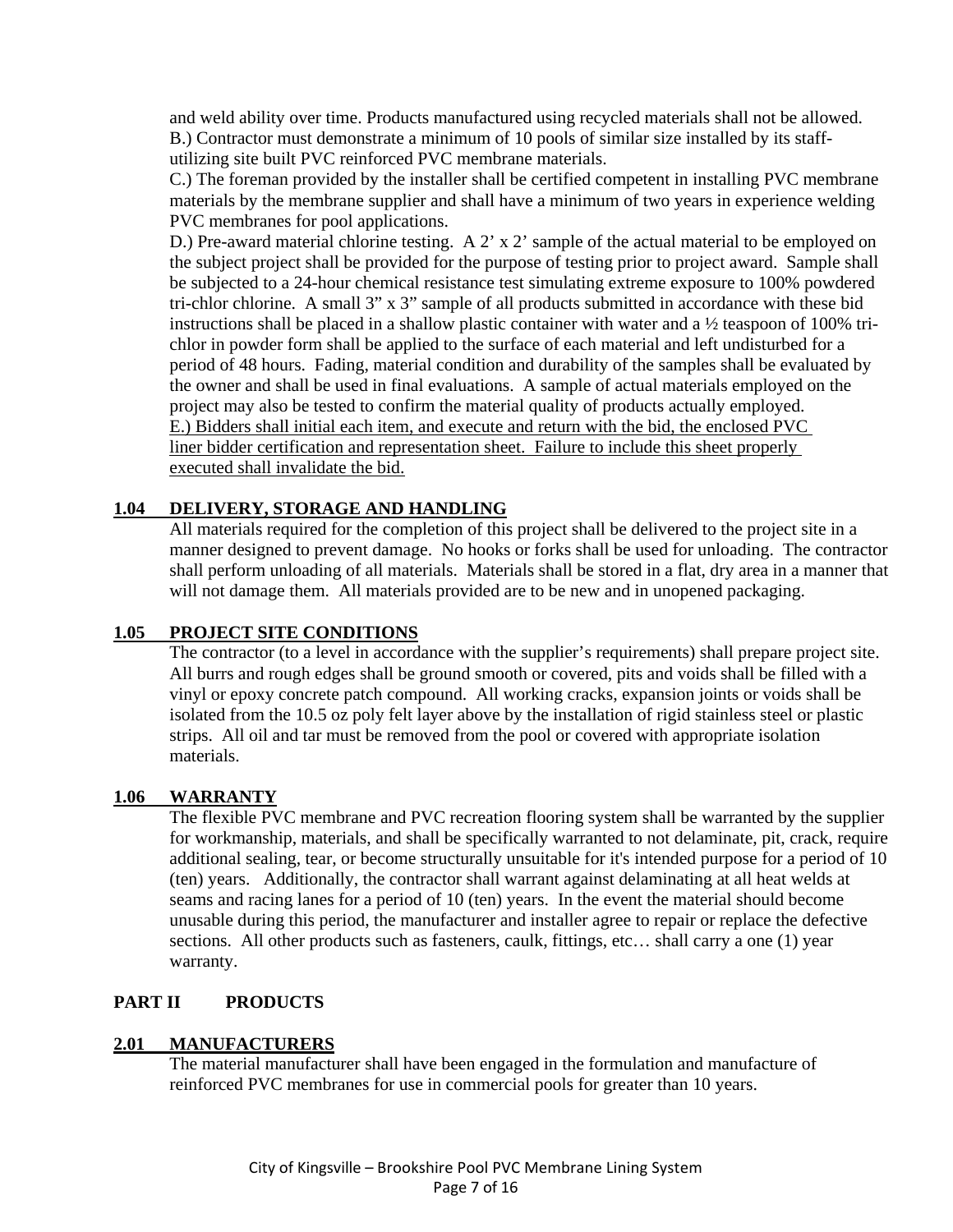#### **2.02 MATERIALS**

All individual components utilized to renovate the project pool shall be completely compatible with the pool environment and shall be supplied by one supplier as a system to assure compatibility and to assure a single source of responsibility. All PVC membrane components shall be from the same manufacturer to assure identical formulations, weld compatibility, and to ascertain identical product molecular weights. An approximately **2 micron** coating of stain guard acrylic top coating shall be factory applied as a topcoat to reduce soiling in the field and to make the liner easier to clean. Material shall possess an embossed standard slip resistance throughout the pool to provide slip resistance to pool bathers or as required by the owner, and an extra aggressive slip-resistant material on steps, gutters and at zero depth entry areas up to 2' deep.

Material Specifications shall be provided meeting or exceeding the following Physical Properties of the specified system.

#### *RenoSys Endura Series PVC Pool Membrane Typical Material Properties*

**Description:** Polyester reinforced PVC membrane Pool Renovation Membrane System. The PVC membrane is available in two, easy to clean textures. 10-year warranty.

**Compound:** Maximal UV resistance, chlorine impervious PVC compounded for the pool environment. Product shall be compounded with permanent dyes, permanent plasticizers, UV inhibitors, and antifungal agents and 2 micron acrylic soil resistant top coating.

**Reinforcement:** Non-wicking Polyester scrim fabric 1000 Denier yarn 9X9 per inch count.

**Ref #:** #Ripple/8125m60 pool membrane (Endura Series)

| <b>Property</b>             |                   | Machine    | <b>Test Method</b> | Result               |
|-----------------------------|-------------------|------------|--------------------|----------------------|
|                             |                   | Direction  |                    |                      |
|                             |                   | Transverse |                    |                      |
|                             |                   | Direction  |                    |                      |
| <b>Thickness</b>            |                   |            |                    | 60 mil.              |
| <b>Break Strength</b>       | @ Yield (lbs in)  | MD         | <b>ASTM D638</b>   | 181                  |
|                             | @ Yield (lbs in)  | TD         |                    | 161                  |
|                             | @ Break (lbs in)  | <b>MD</b>  |                    | 117                  |
|                             | @ Break (lbs in)  | TD         |                    | 85                   |
|                             | @ Yield (lbs in)  | <b>MD</b>  | <b>ASTM D751</b>   | 418                  |
|                             | @ Yield (lbs in)  | TD         |                    | 328                  |
|                             | @ Break (lbs in)  | <b>MD</b>  |                    | 375                  |
|                             | @ Break (lbs in)  | TD         |                    | 345                  |
| <b>Tear Resistance</b>      | $(lbs)$           | <b>MD</b>  | <b>ASTM</b>        | 25.0                 |
|                             |                   |            | D1004              |                      |
|                             |                   | <b>TD</b>  |                    | 26.7                 |
| <b>Cold Flex Resistance</b> | 1/8" Mandrel      |            | <b>ASTM</b>        | Pass $-50^{\circ}$ C |
|                             |                   |            | D2136              |                      |
|                             |                   |            |                    |                      |
| % Dim. Stability            | (1 hr 100 Deg. C) | <b>MD</b>  | <b>ASTM</b>        | $-0.6%$              |
|                             |                   |            | D1004              |                      |
|                             |                   | TD         |                    | $+0.2\%$             |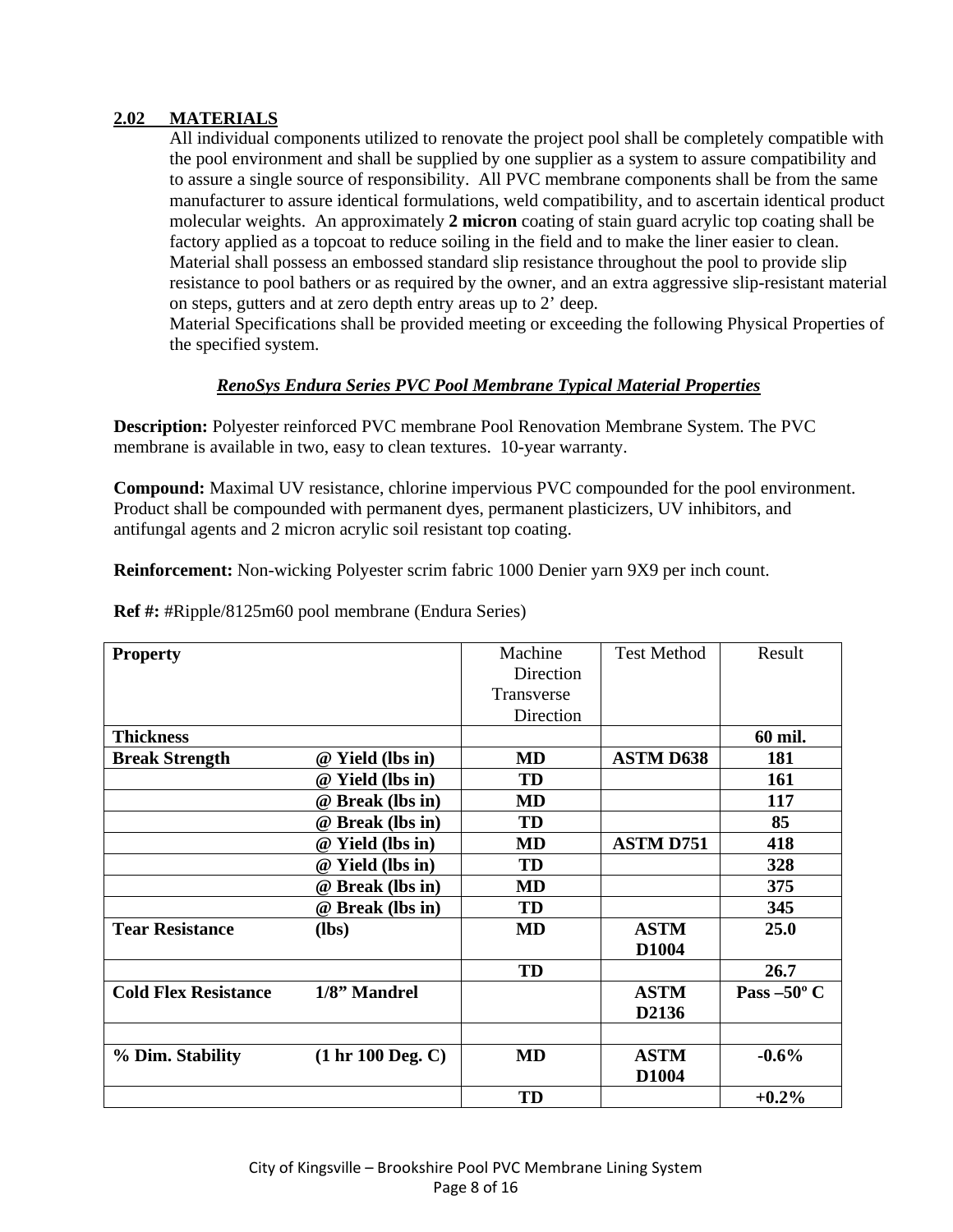| <b>Specific Gravity</b>    |                   |     | <b>ASTM D752</b> | 1.235       |
|----------------------------|-------------------|-----|------------------|-------------|
| <b>Water Resistance</b>    | $%$ wt. change    |     | <b>ASTM D570</b> | $+0.5\%$    |
| <b>Puncture Resistance</b> | $(lbs)$           |     | <b>ASTM</b>      | 123         |
|                            |                   |     | D4833            |             |
| <b>Delamination</b>        | $(lbs. in)$       | MD. |                  | <b>12.0</b> |
| <b>Resistance</b>          |                   |     |                  |             |
| <b>UV Resistance</b>       | (% retained after |     | <b>ASTM</b>      | <b>100</b>  |
|                            | exposure)         |     | D4355            |             |

**Testing Agency:** *ASTM - American Society for Testing and Materials* 

**Test Method Definitions: MD -** *Machine Direction;* **TD -** *Transverse Direction* 

#### **2.03 SYSTEM COMPONENTS**

 A.) Pool lining membrane shall be rolls of flexible 81" wide, x 25 meters long x 60 mil thick 100% virgin PVC material fully UV and chlorine stabilized with a stain and soiling protective acrylic coating, reinforced with a wick proof scrim.

Reinforcing scrim shall consist of a tightly woven polyester 9 x 9 thread spacing per inch, 1,000 denier thread for tear and puncture resistance. To prevent material delamination due to freezing conditions, this scrim shall be offset approximately ¼" from the edge and shall be fully machine edge encapsulated. The scrim shall be kept from contacting the pool water along the machine edge of the material to prevent moisture seeping between the layers. The material colors shall be as selected by the owner. Color of walls and floor shall be either light blue, Caribbean blue or white as selected by the owner. An acrylic stain guard anti soiling coating shall be a factory applied. The 2 micron thick acrylic top coating is designed to make surface cleaning easier, extend the life of the material and to minimize soiling. The material shall be applied with the nonskid/textured side out as required by the owner in the floor area and on all gutter and step areas to provide slip resistance. All welds shall be accomplished employing hot air welding. No solvent welding of PVC materials shall be allowed on this project. No double stick Mylar or other tapes are permitted under the liner on this project. Seams shall be tacked, a continuous air entrapment weld shall be applied continuous on all welds, and then a minimum 3/4" wide final weld shall be installed. No burning of the material shall be permitted.

 B.) Racing lanes, targets and marking strips shall be provided by the supplier and colored black on the textured side and blue or white on the reverse side to prevent black bleeding along the weld zone. All markings shall be as per local pool code requirements.

 C.) An anti-microbial product fully compatible with the PVC membrane shall be sprayed or rolled on under the felt material to discourage microbial growth under the system.

 D.) Adhesives that are not weakened when exposed to water immersion and that are fully compatible and suitable for bonding to the PVC material and the felt layer shall be provided that are designed to chemically bond to the PVC material and to fully attach the Geotextile fabric to the pool walls (and floor where required). NOTE: ALL WALLS AND DIVE HOPPER AND THREE FOOT OF PERIMETER SHALL BE ADHERED OVER POLY FELT. All poly felt is to be bonded to the pool. Additionally all PVC material employed on all pool walls and in dive hoppers shall be fully adhered as a condition of these specifications. Any adhesives that are water-soluble shall not be allowed under the scope of these bid documents to prevent the Geotextile fabric from shifting under the membrane. PVC adhesive shall be further designed to be resistant to Plasticizer migration. Adhesive on project shall be water impermeable RenoBond or Nordot 34 only. It is the intention of the owner to have the contractor provide a project where the PVC is fully adhered to the felt on all walls and in the dive hopper area as well as around the pool floor perimeter. No tacking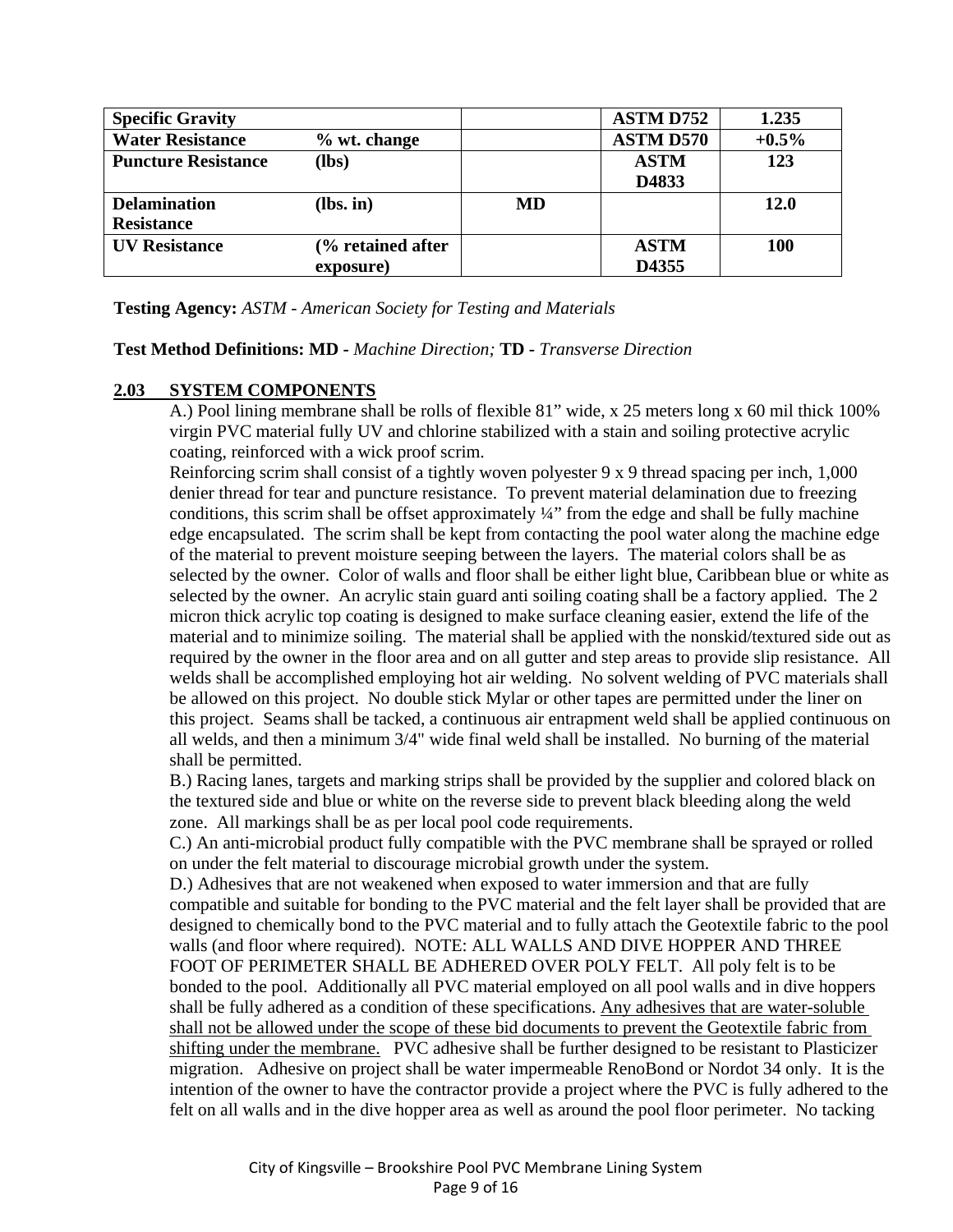of the PVC wall and floor sections to PVC metal strips is intended under this base bid specification. Alternate non-adhered systems may only be bid as a deductive alternate to the base bid. E.) An under layer of 10.5 oz felt shall be installed fully adhered with the appropriate adhesive throughout the entire pool.

 F.) PVC coated Stainless Steel or aluminum metal shall be installed where detailed or as required to make for a satisfactory installation. Galvanized PVC coated steel shall not be acceptable for use on this project.

 G.) Trim away poly felt and compress liner around perimeter as detailed in the accompanying installation details.

 H.) Flanges at all penetrations shall be constructed of Type I Exterior grade Hard PVC Sheet and CNC custom fabricated, radius, and drilled as required for use at all membrane penetrations. Flanges will be custom fabricated to fit as close to existing pool fittings as is practical and possible based on substrate conditions around penetrations. All bolts used to fasten any compression bar shall be countersunk to allow for a flush installation. All metal fasteners employed shall be of 18-8 stainless steel.

 I.) 4" to 6" wide plastic or stainless steel 25 gauge plate shall be installed over all active expansion joints and working cracks. Galvanized steel shall not be acceptable.

 J.) Caulking shall be installed where required by installation details, and shall be Novagard underwater grade caulk or prior approved equal. Caulking shall only be used at pool penetrations and terminations and shall not be employed for joining seams.

 K.) Membrane supplier shall provide complete care instructions, PVC underwater patch kit, warranty certificate and scrap patch material as might be required. Owner's agent is also to be trained in the proper method of repairing the membrane underwater as a part of this installation.

#### **PART III EXECUTION**

#### **3.01 EXAMINATION**

Installation crew shall inspect the pool surface at the beginning of the project and shall advise owner as soon as practicable of any existing conditions which might affect the satisfactory installation of the pool membrane lining product.

#### **3.02 PREPARATION**

The pool shall be prepared for the installation of the membrane in accordance with the supplier's technical data and these specifications.

#### **3.03 INSTALLATION AND APPLICATIONS**

 A.) Installation shall be performed by installers certified competent by the supplier whose experience is fully in compliance with the terms of these specifications. The PVC membrane installation shall be completely supported by the structural walls in all respects. The material shall be completely supported by structural walls at all corners and wall/floor junctures before the pool is filled. Due to the inordinate stress induced at seams, and fittings by water pressure stretch fitting- in no case shall gaps, voids or spaces be allowed behind the membrane before water is added. B.) The installation procedures employed in the execution of this project are to be fully in accordance with the supplier recommendations and current Technical Data. If any terms or conditions of this contract contradict recommended procedures of the manufacturer or supplier, work will be performed in accordance with manufacturers and supplier requirements however written notice of any variances from these specifications must be provided to the project architect in advance of any actual work performed in the field.

C.) Work is to be performed as follows: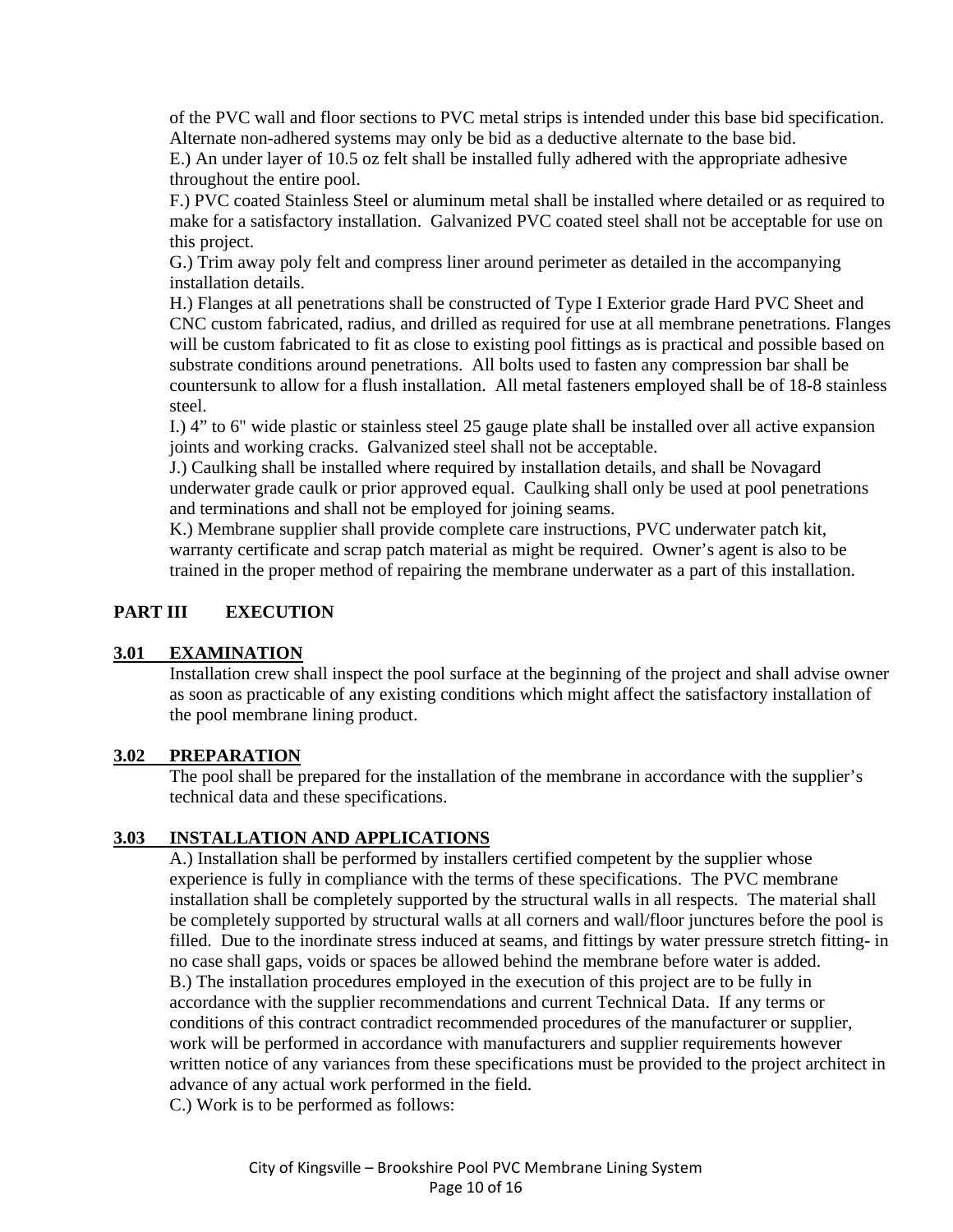a) Prepare pool surface as per specifications and suppliers recommendations.

b) Span any cracks or voids with Stainless Steel sheet 25 ga. or 1/16th inch hard plastic plate and pin in place with appropriate fasteners.

c) Apply sanitizing agent.

d) Apply adhesive to pool walls and floors where required and attach 10.5 oz poly felt to all walls and floor. Trim away excess at compression fittings.

e) Apply poly felt material throughout pool with *water insoluble adhesives*.

f) Install non corrosive coated PVC Steel where required.

g) Apply PVC membrane to pool as detailed in the plans and overlap weld (allowing a 2" overlap) with a minimum 3/4" wide final weld. All hand welding is to be performed with a Leister hot air welder. No Solvent welding, glue welding or THF Swell agent welding is permitted on this project. No voids at wall/floor junctures shall be permitted in this installation. No double stick tapes are permitted.

h) Provide PVC markings, targets, racing lanes, logo etc. as required and directed by plans and code. End Targets shall be fully bonded to the wall.

i) Attach Compression flanges and gaskets as shown on the drawings or in accordance with supplier's recommendations. Bolt spacing shall not be greater than 3" O.C. All fastener heads shall be countersunk.

j) Prime and caulk the perimeter termination and wherever else required to make for a suitable and proper watertight fitting.

k) Inspect all seams in the pool with a roofing probe to ascertain that there are no false welds, pinholes or missed areas. Seal all seam edges with edge sealant if required in installation bulletins.

l) Broom clean pool and surrounding deck area. Remove any marks or dirty spots. Remove all trash and debris to the owners dumpster.

m) Provide a service and care session of approximately one hour with the owners designated agent. Provide patch kit, care instructions in a written format, plus approximately 100 square feet of color matched scrap patch material.

#### **DEDUCTIVE ALTERNATE BIDS**

Alternate 60 mil reinforced PVC membrane systems with factory imbedded reinforcement that are proven to be successful at renovating commercial swimming facilities will be considered by the purchasing department only as a deductive alternate to the base bid. To be considered, alternate systems must provide in advance of the bid for approval by the owners representatives complete plans, installation details, a full and complete users list of clients currently warranted in the US including all phone numbers and contact people, product specifications, installation crew qualification statements listing all completed projects, catalogue cut sheets, 8x 10 inch samples of all components to be employed in the proposed alternate bid. Systems will only be considered that have a proven track record of at least 20 satisfactory installations in use in the United States that are being warranted by the supplying company for a minimum of three years. Systems that have any failed installations or more than five unsatisfactory installations may not be considered. Alternate proposals shall additionally provide a full and complete written listing of any and all proposed variances from these base bid specifications as a part of this alternate deductive bid. Contractors are required to bid in accordance with the above base bid and show any alternate systems proposed as a deduct to the base bid.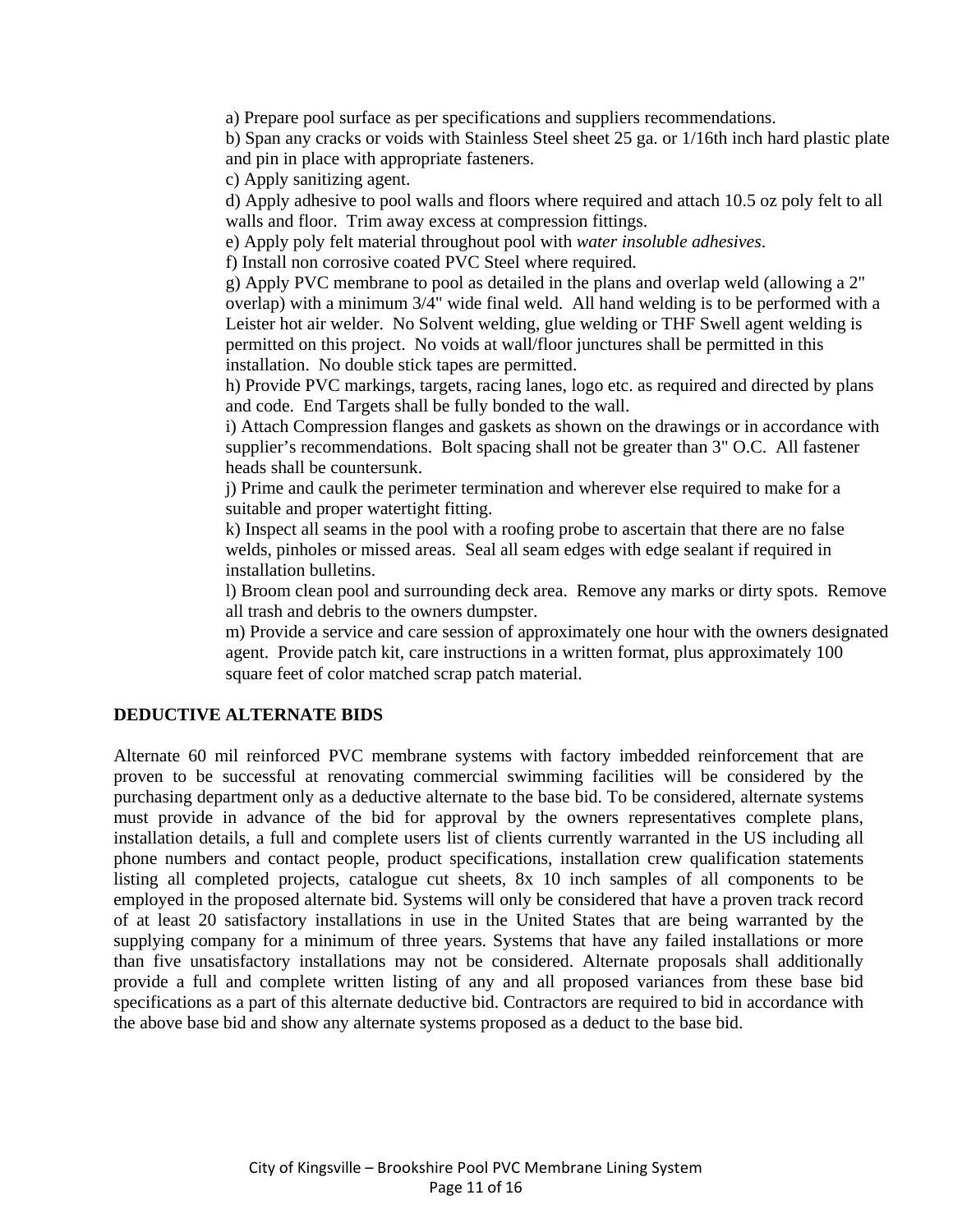#### **PVC Liner Bidder Certifications**

In bidding this project as required in the bid documents we hereby certify the following by initialing the item and signing below. Failure to include this form signed will invalidate the bid.

\_\_\_\_ l) we hereby certify that our material meets or exceeds all aspects of the written project specifications. We have provided a 2' x 2' actual sample of the exact material we intend to employ and agree to allow it to be independently tested to verify compliance.

\_\_\_\_ 2) we certify that our material employs a non-wicking coating on all internal fibers.

\_\_\_\_ 3) we certify that the product we have provided has an acrylic stain reducing topcoating factory applied.

\_\_\_ 4) we certify that we will fully adhere the felt to the pool employing a thinner based non water soluble adhesive, and that we will adhere the PVC to the felt on all walls, perimeters and sloped areas of the pool.

\_\_\_\_ 5) we certify that we have provided a full and complete listing of all litigation initiated against us by any and all prior clients regardless of whether such legal matters have been resolved or not.

\_\_\_\_ 6) by signing below, we hereby agree to allow the bidding agency to discuss warranty and service issues with any and all prior clients, architects and consultants and we formally release any and all of the above from. any non-disclosure or related agreements that might be construed to limit them from discussing past warranty and service problem resolution issues. This release is understood to apply to the bidding agency only.

#### **XIV. ANTICIPATED TERM OF CONTRACT**

The anticipated term for the proposed contract is 30 days after execution.

#### **XV. EVALUATION PROCESS**

After the RFP receipt deadline, an evaluation committee will review all submissions utilizing the evaluation criteria noted below.

#### **XVI. EVALUATION CRITERIA**

The following criteria and weight factors will generally be used to evaluate the RFP:

- Experience in providing services to the City of Kingsville or any other government entity and success ratio in performing this service. Include a list of work previously completed for the City. (0- 20 points)
- Capability to perform all of the services required by this RFP, including personnel availability and current workload. (0-20 points)
- Key personnel professional background, certifications, and experience in providing the requested services. (0-20 points)
- Respondents past performance will be taken into consideration in the evaluation of the RFP submittal. (0-10 points)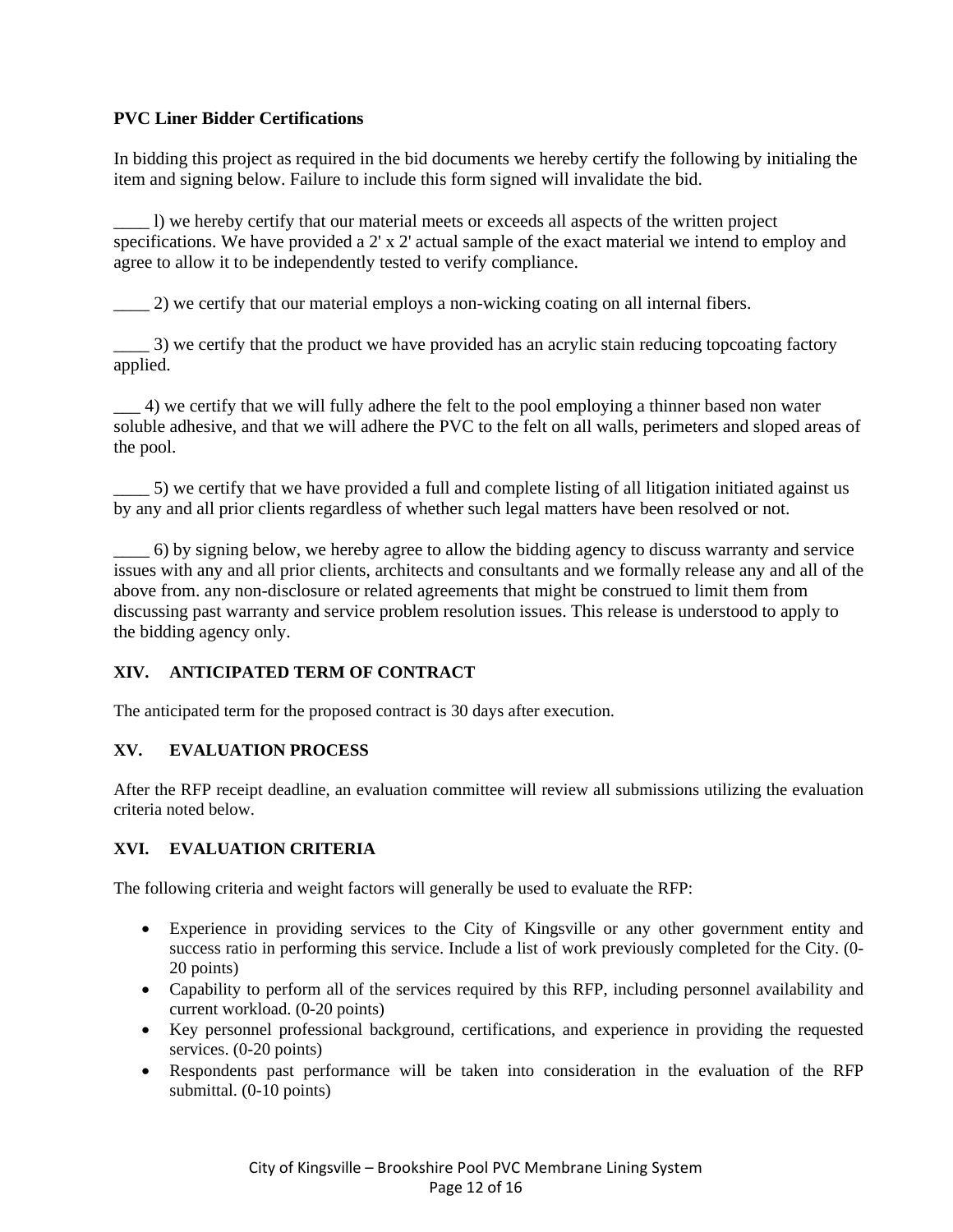Cost will be considered in the initial ranking of offers and should include information concerning the offeror's requested fees and prices for fulfilling the RFP general conditions. (0-10 points)

#### **XVII. SELECTION PROCESS**

Based on the Evaluation Committee review, several firms may be short-listed, for further consideration, and may be required to submit supplemental information and/or an interview or presentation. The City reserves the right to reject all submissions.

#### **XVIII. ADDITIONAL REQUIRED INFORMATION**

The following items must be included as part of the RFP submittal:

#### **I. Executive Summary**

- List of local office(s) and resources
- Overview of services proposed

#### **II. Description of Organization Personnel**

Specify the number of full-time employees

#### **III. References**

 Provide at least three (3) references (entities) for which you have provided like services. These references should include the name of the contact person, address, phone number, and other information you consider pertinent to this RFP.

#### **XIX. CONTRACT AWARD**

The City does not guarantee that a contract (or contracts) will be awarded as a result of the RFP. In the event that a contract award is made, but the contract is not executed, the City does not guarantee that the contract will be re-awarded.

#### **XX. RESPONSE DEADLINE**

Responses to the RFP must be addressed to David Mason, Purchasing Director, City of Kingsville, and received at 400 W King Avenue, Kingsville, Texas 78363, by **1:30 PM** on **Tuesday, January 10, 2017** for consideration. Please refer to section above ("Submittal of RFP") for specific submission requirements. RFP responses received after the published deadline will not be accepted or considered.

#### **XXI. CLARIFICATION OF REQUIREMENTS**

All requests for additional information or clarification concerning this RFP must be submitted **in writing** no later than **3:30 p.m.** on **Tuesday, January 3, 2017**.

#### **XXII. REQUEST FOR PROPOSALS PREPARATION COSTS**

Issuance of this RFP does not commit the City of Kingsville, in any way, to pay any costs incurred in the preparation and submission of an RFP. All costs related to the preparation and submission of this RFP shall be borne by the respondent.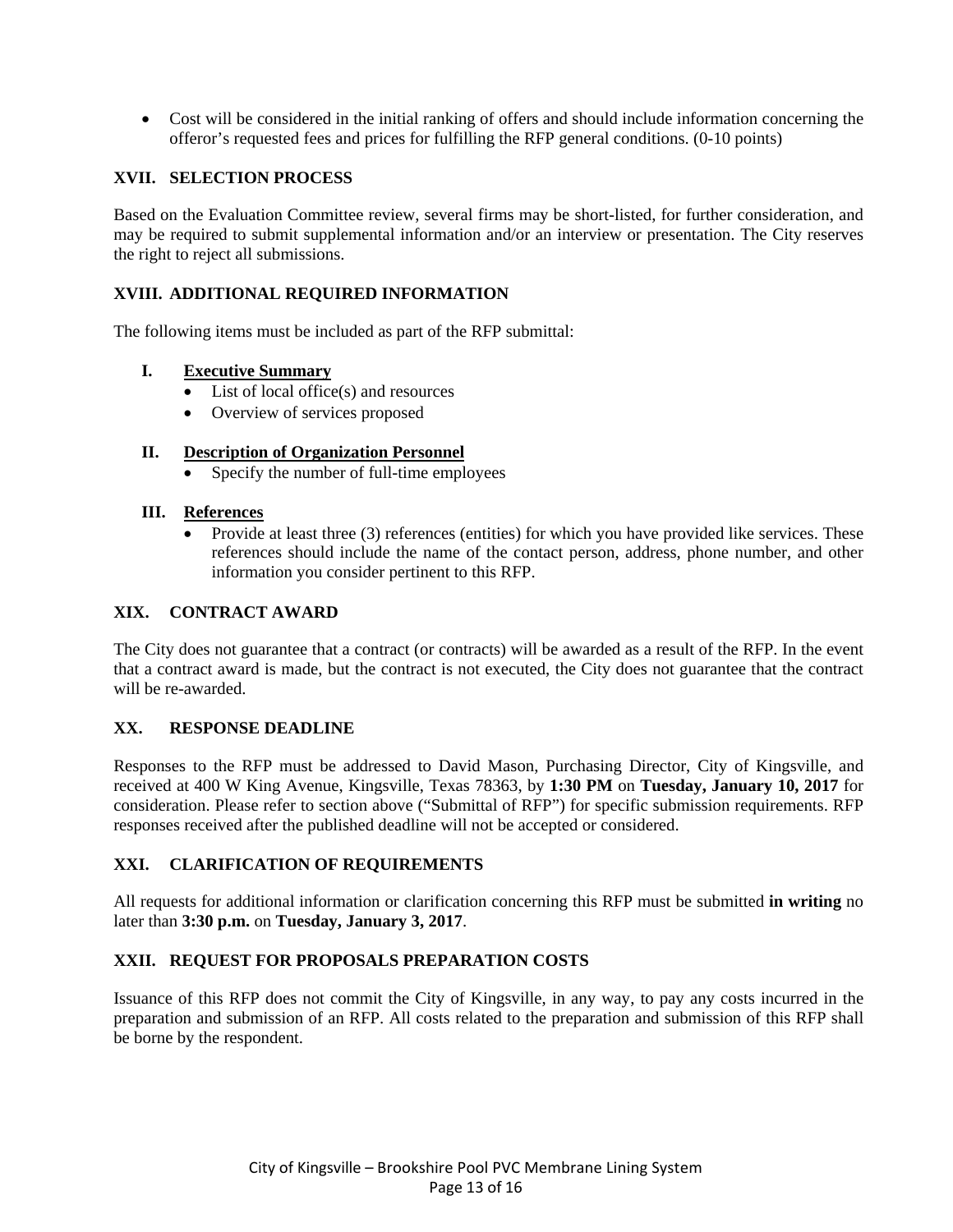#### **XXIII. EQUAL EMPLOYMENT OPPORTUNITY**

Respondent agrees that it will not discriminate in hiring, promotion, treatment, or other terms and conditions of employment based on race, sex, national origin, age, disability, or in any way violate Title VII of 1964 Civil Rights Act and amendments, except as permitted by said laws.

#### **XXIV. ANTI-LOBBYING PROVISION**

During the period between RFP submission date and the contract award, respondents, including their agents and representatives, shall not directly discuss or promote their RFP with any member of the Kingsville City Commission or City staff except in the course of City-sponsored inquiries, briefings, interviews, or presentations. Violation of this provision shall result in the rejection of the respondent's RFP and disqualification from future consideration of a similar RFP.

#### **XXV. INDEMNIFICATION CLAUSE**

**THE RESPONDENT HEREBY AGREES TO PROTECT, DEFEND, INDEMNIFY AND HOLD THE CITY AND ITS EMPLOYEES, AGENTS, OFFICERS AND SERVANTS FREE AND HARMLESS FROM ALL LOSSES, CLAIMS, LIENS, DEMANDS AND CAUSES OF ACTION OF EVERY KIND AND CHARACTER INCLUDING, BUT NOT LIMITED TO, THE AMOUNTS OF JUDGMENTS, PENALTIES, INTERESTS, COURT COSTS, LEGAL FEES, AND ALL OTHER EXPENSES INCURRED BY THE CITY ARISING IN FAVOR OF ANY PARTY, INCLUDING CLAIMS, LIENS, DEBTS, PERSONAL INJURIES, INCLUDING EMPLOYEES OF THE CITY, DEATH OR DAMAGES TO PROPERTY (INCLUDING PROPERTY OF THE CITY) AND WITHOUT LIMITATION BY ENUMERATION, ALL OTHER CLAIMS OR DEMANDS OF EVERY CHARACTER OCCURRING OR IN ANY WAYS INCIDENT TO, IN CONNECTION WITH OR ARISING DIRECTLY OR INDIRECTLY OUT OF THIS CONTRACT. THE RESPONDENT AGREES TO INVESTIGATE, HANDLE, RESPOND TO, PROVIDE DEFENSE FOR AND DEFEND ANY SUCH CLAIMS, DEMAND, OR SUIT AT THE SOLE EXPENSE OF THE RESPONDENT. IN ADDITION, THE RESPONDENT AGREES TO PROTECT, DEFEND, INDEMNIFY AND HOLD THE CITY AND ITS EMPLOYEES, AGENTS, OFFICERS AND SERVANTS FREE AND HARMLESS FROM ALL LOSSES, CLAIMS, LIENS, DEMANDS AND CAUSES OF ACTION RELATING TO, FOR, OR ON ACCOUNT OF THE USE OF PATENTED APPLIANCES, PRODUCTS OR PROCESSES, AND THE RESPONDENT SHALL PAY ALL ROYALTIES AND CHARGES WHICH ARE LEGAL AND EQUITABLE. EVIDENCE OF SUCH PAYMENT OR SATISFACTION SHALL BE SUBMITTED UPON REQUEST OF THE DIRECTOR OF PURCHASING AND ASSET MANAGEMENT AS A NECESSARY REQUIREMENT IN CONNECTION WITH THE FINAL ESTIMATE FOR PAYMENT IN WHICH SUCH PATENTED APPLIANCE, PRODUCTS OR PROCESSES ARE USED. RESPONDENT ALSO AGREES TO BEAR ALL OTHER COSTS AND EXPENSES RELATED THERETO, EVEN IF THE CLAIM OR CLAIMS ALLEGED ARE GROUNDLESS, FALSE OR FRAUDULENT. THIS PROVISION IS NOT INTENDED TO CREATE ANY CAUSE OF ACTION IN FAVOR OF ANY THIRD PARTY AGAINST RESPONDENT OR THE CITY OR TO ENLARGE IN ANY WAY THE RESPONDENT'S LIABILITY BUT IS INTENDED SOLELY TO PROVIDE FOR INDEMNIFICATION OF THE CITY FROM LIABILITY FROM DAMAGES OR INJURIES TO THIRD PERSONS OR PROPERTY ARISING FROM RESPONDENT'S PERFORMANCE HEREUNDER.** 

#### **XXVI. RESPONDENT'S EMPLOYEES**

Neither the Respondent nor his/her employees engaged in fulfilling the terms and conditions of any awarded Service Contract shall be employees of the City. The method and manner of performance of such undertakings shall be under the exclusive control of the vendor on contract. The City shall have the right of inspection of said undertakings at any time.

#### **XXVII. HUB CERTIFICATION**

State Certified HUB Vendor(s) are required to provide a copy of their certification, if they have not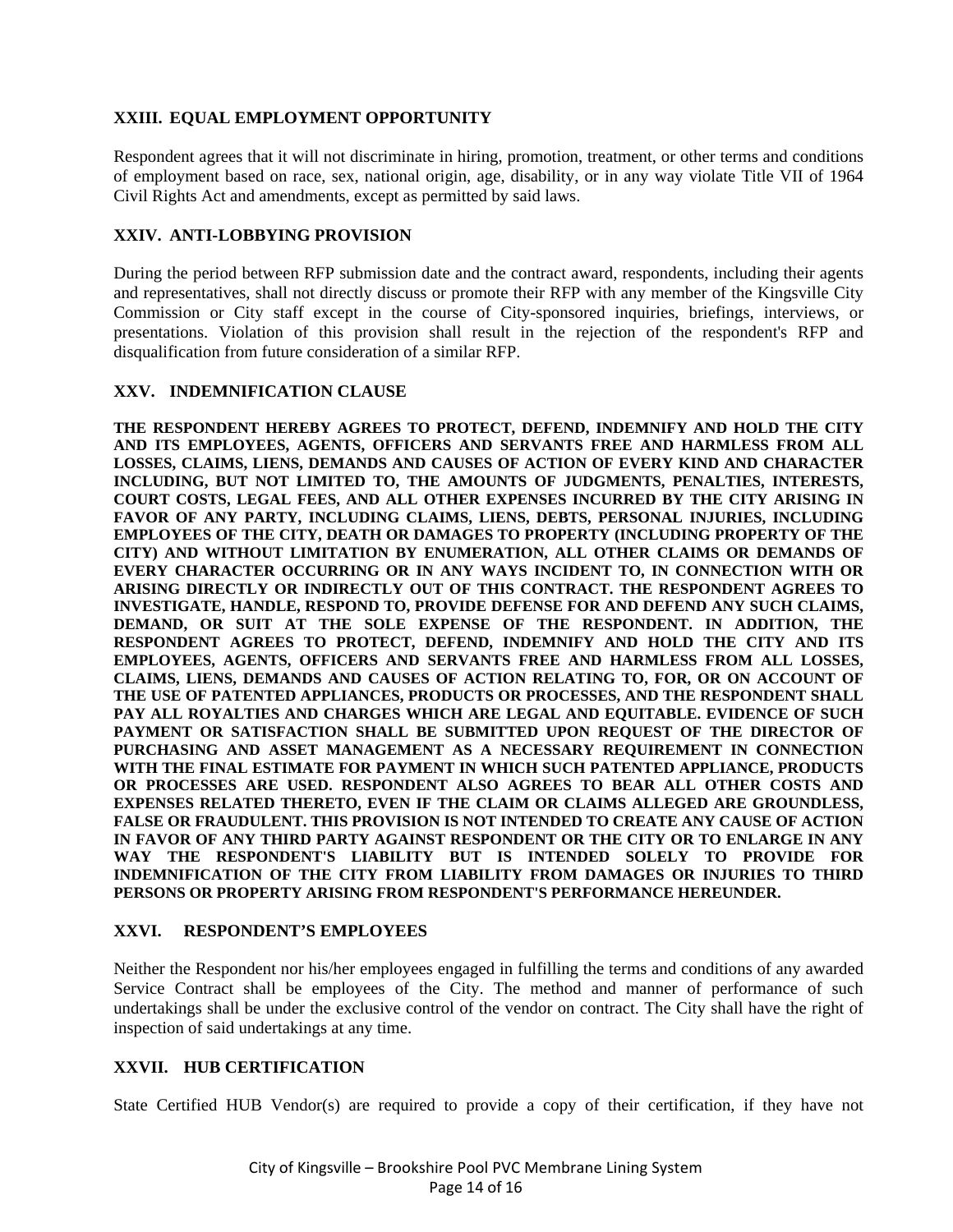previously done so. Fax information to the Purchasing Department at 361-595-8035.

#### **XXVIII. VERBAL THREATS**

Any threats made to any employee of the City, be it verbal or written, to discontinue the providing of item/material/services for whatever reason and/or reasons shall be considered a breach of contract and the City will immediately sever the contract with the vendor.

#### **XXIX. CONFIDENTIAL INFORMATION**

Any information deemed to be confidential by the respondent should be clearly annotated on the pages where confidential information is contained. The City cannot guarantee that it will not be required to disclose all or part of any public record under Texas Public Information Act, since information deemed to be confidential by the bidder may not be confidential under Texas Law, or pursuant to a Court order.

#### **XXX. RIGHT TO AUDIT**

The City of Kingsville reserves the right to audit the vendor's books and records relating to the performance of this contract. The City of Kingsville, at its own expense, shall have the right at all reasonable times during normal business hours and upon at least twenty-four (24) hours' advance notice, to audit, to examine, and to make copies of or extracts from the books of account and records maintained by the vendor(s) with respect to the Service Contract. If such audit shall disclose overpayment by City to vendor, written notice of such overpayment shall be provided to the vendor and the amount of the overpayment shall be promptly reimbursed to the City. In the event any such overpayment is not paid within ten (10) business days after receipt of such notice, the unpaid amount of such overpayment shall bear interest at the rate of one percent (1%) per month from the date of such notice until paid.

#### **XXXI. JURISDICTION**

Contract(s) executed as part of this solicitation shall be subject to and governed under the laws of the State of Texas. Any and all obligations and payments are due and performable and payable in Kleberg County, Texas.

#### **XXXII. VENUE**

The parties agree that venue for purposes of any and all lawsuits, cause of action, arbitration, and/or any other dispute(s) shall be in Kleberg County, Texas.

#### **XXXIII. CONFLICT OF INTEREST**

Effective January 1, 2006, Chapter 176 of the Texas Local Government Code requires that any vendor or person considering doing business with a local government entity must disclose in the Questionnaire Form CIQ, the vendor or person's affiliation or business relationship that might cause a conflict of interest with a local government entity. This questionnaire must be filed, by law, with the City Secretary of the City of Kingsville not later than the 7th business day after the date the person becomes aware of facts that require the statement be filed. See Section 176.006, Local Government Code. A person commits an offense if the person violates Section 176.006, Local Government Code. An offense under this section is a Class C misdemeanor. For more information or to obtain the Questionnaire CIQ go to the Texas Ethics Commission web page at www.ethics.state.tx.us/forms/CIQ.pdf.

Additionally, Pursuant to House Bill 1295 passed by the 84th Texas Legislature (Section 2252.908, Texas Government Code, as amended) and formal rules released by the Texas Ethics Commission (TEC), all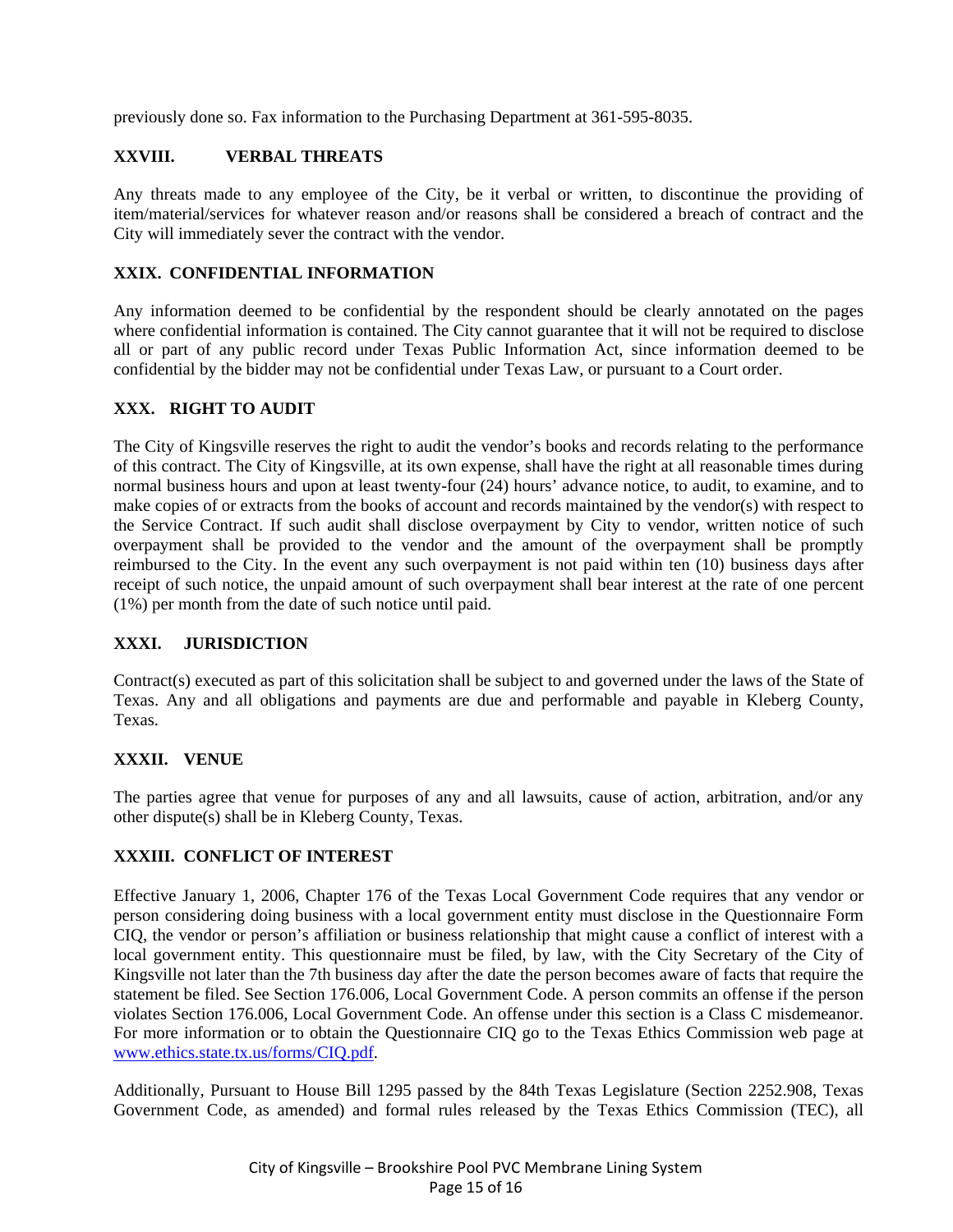contracts with private business entities requiring approval by the Kingsville City Commission must be accompanied by a completed, executed, and notarized Certificate of Interested Parties, Form 1295. Form 1295 must be completed in accordance with TEC Rules (https://www.ethics.state.tx.us/rules/adopted\_Nov\_2015.html#Ch46) and Section 2252.908 of the Texas Government Code, as a amended (http://www.statutes.legis.state.tx.us/Docs/GV/htm/GV.2252.htm#2252.908).

#### **Vendor must include HB 1295 Form in this proposal submission.**

IF YOU HAVE ANY QUESTIONS ABOUT COMPLIANCE, PLEASE CONSULT YOUR OWN LEGAL COUNSEL. COMPLIANCE IS THE INDIVIDUAL RESPONSIBILITY OF EACH PERSON OR AGENT OF A PERSON WHO IS SUBJECT TO THE FILING REQUIREMENT. AN OFFENSE UNDER CHAPTER 176 IS A CLASS C MISDEMEANOR.

#### **XXXIV. CONFIDENTIALITY OF INFORMATION AND SECURITY**

Should the successful respondent be awarded a contract and become the holder of, and have access to, confidential information, (in the process of fulfilling its responsibilities in connection with the contract), the successful respondent agrees that it shall keep such information confidential and will comply fully with the laws and regulations of the State of Texas, ordinances and regulations of the City, and any applicable federal laws and regulations relating to confidentiality.

#### **XXXV. SUBSTITUTIONS/CANCELLATIONS OF QUALIFICATIONS**

No substitutions or cancellations are permitted without written approval of City of Kingsville.

#### **XXXVI. TIME ALLOWED FOR EXECUTION OF CONTRACT**

Number of days required for the successful respondent to execute a contract for **SWIMMING POOL LINING SYSTEM** after receiving notification of award of contract shall be thirty (30) days.

#### **XXXVII. PERSONNEL**

The successful respondent shall ensure that the work being performed in response to an executed agreement shall be performed by competent and qualified personnel. Such personnel must be licensed or certified within the State of Texas.

#### **XXXVIII. CONTRACT**

Successful Bidder shall be required to execute a Service Agreement with the City, attached hereto as Exhibit "A".

**THE CITY OF KINGSVILLE RESERVES THE RIGHT TO REFUSE AND REJECT ANY OR ALL RFP AND TO WAIVE ANY OR ALL FORMALITIES OR TECHNICALITIES, AND TO MAKE SUCH AWARDS OF CONTRACT AS MAY BE DEEMED TO BE THE BEST VALUE AND MOST ADVANTAGEOUS TO THE CITY OF KINGSVILLE.**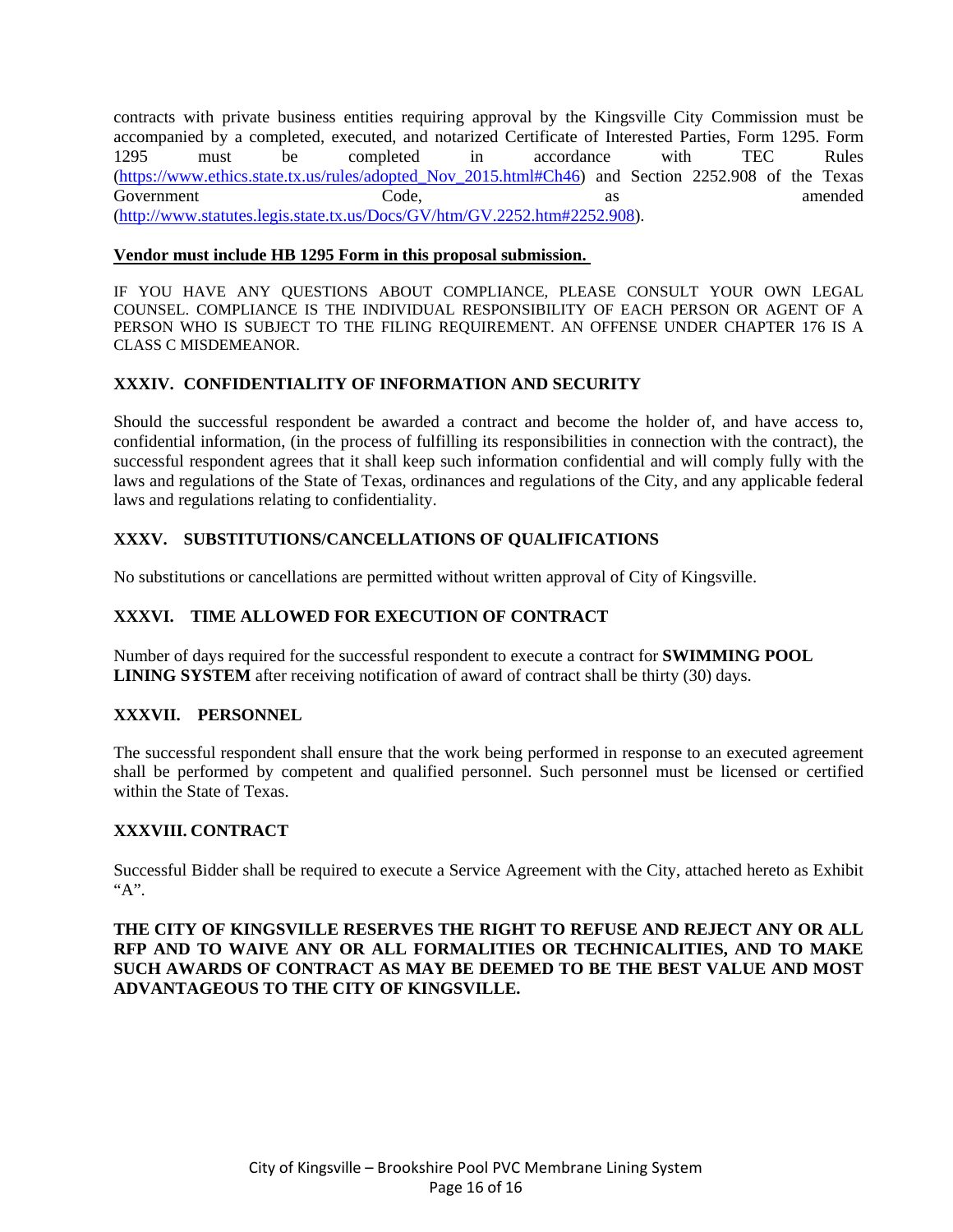

# RecDeck™ PVC Recreation Flooring

# *Product Data, Features and Application Information*

RecDeck is an incredibly durable, thick, slip resistant watertight flooring and deck covering system which, although designed and formulated for the demanding commercial aquatics industry can be used in nearly any sort of recreational flooring application. Manufactured from 100% virgin PVC with biocides and UV resistance formulated in, the RecDeck product is manufactured with a polyester felt backing melded in to the backside for increased strength and to provide secure adhesion to numerous substrates. Designers and end users can be comfortable knowing that the RecDeck system employs as it's installation concept the proven details and techniques developed for use with the RenoSys PVC Pool Shell. RecDeck can be contractor or owner installed over nearly any substrate and is affordably priced. RecDeck is a member of the ARS family of commercial pool products which include the:

RenoSys PVC Pool Shell, ToughDeck VC Flooring SoftSide Safety Padding, and DuraTech PVC Gutters and Grating.

# RecDeck *Features:*

- $\checkmark$  Durable 85 mil thick overall RecDeck is warranted for ten years.
- $\checkmark$  Watertight Adhered or optional welded seams make RecDeck completely watertight.
- $\checkmark$  Slip Resistant The RecDeck material is designed to be slip resistant even when wet.
- $\checkmark$  Colorfast As RecDeck wears, it maintains it's attractive color.
- $\checkmark$  Versatile Nearly any recreational application is ideal for RecDeck.
- $\checkmark$  UV Stabilized Maximum UV inhibitors are formulated in at manufacture.
- $\checkmark$  Algae and Fungal Resistant Biocides are formulated into the material.
- $\checkmark$  Low Maintenance RecDeck can be mopped, pressure washed or hose cleaned.
- $\checkmark$  Resilient May even be installed over 1" to 4" foam in fall zones.
- $\checkmark$  Easy to install Either our contractors or experiences owners can install.

# RecDeck *Applications:*

*Pool Decks*

- *Locker Room Flooring*
- *Shower Room Flooring*
- *Recreation Area Flooring*
- *Aerobic Flooring (over padding)*
- *Multi- Purpose Room Floors*
- *Pool or Playground Safety Padding (Installed over foam)*
- *Wading Pool Flooring*
- *Marine Flooring*
- *Rooftop Recreation Areas*

Distributed By: ARS, Inc. 2825 E. 55th Place Indianapolis, IN 46220 800-783-7005

| <b>TECHNICAL DATA</b>              |                            |
|------------------------------------|----------------------------|
| <b>Overall Thickness</b>           | 85 mil                     |
| <b>PVC Thickness</b>               | 60 mil                     |
| <b>Roll Size</b>                   | 5' X 75'                   |
| Seams                              | <b>Butt or overlap</b>     |
| Method of Installation Adhered and |                            |
|                                    | Mechanically fastened.     |
| <b>Surface Texture</b>             | <b>Slip Resistant</b>      |
| Warranty                           | 10 Years                   |
| Color                              | Light Grey, Dark Gray, and |
|                                    | Sand                       |
| <b>Delivery</b>                    | 1 to 4 weeks               |
|                                    |                            |

#### **ORDERING INFORMATION**

When ordering or requesting a quotation or design assistance simply call us at 800-783-7005. We will review your requirements and make installation recommendations. Please have available the square footage of the area you are considering covering. We will provide a proposal, installation shop drawings, and details for your proposal.

OPTIONS: Safety marking on floor. Foam padding under RecDeck for safety padding areas and under playground areas. Installation is available in most areas.